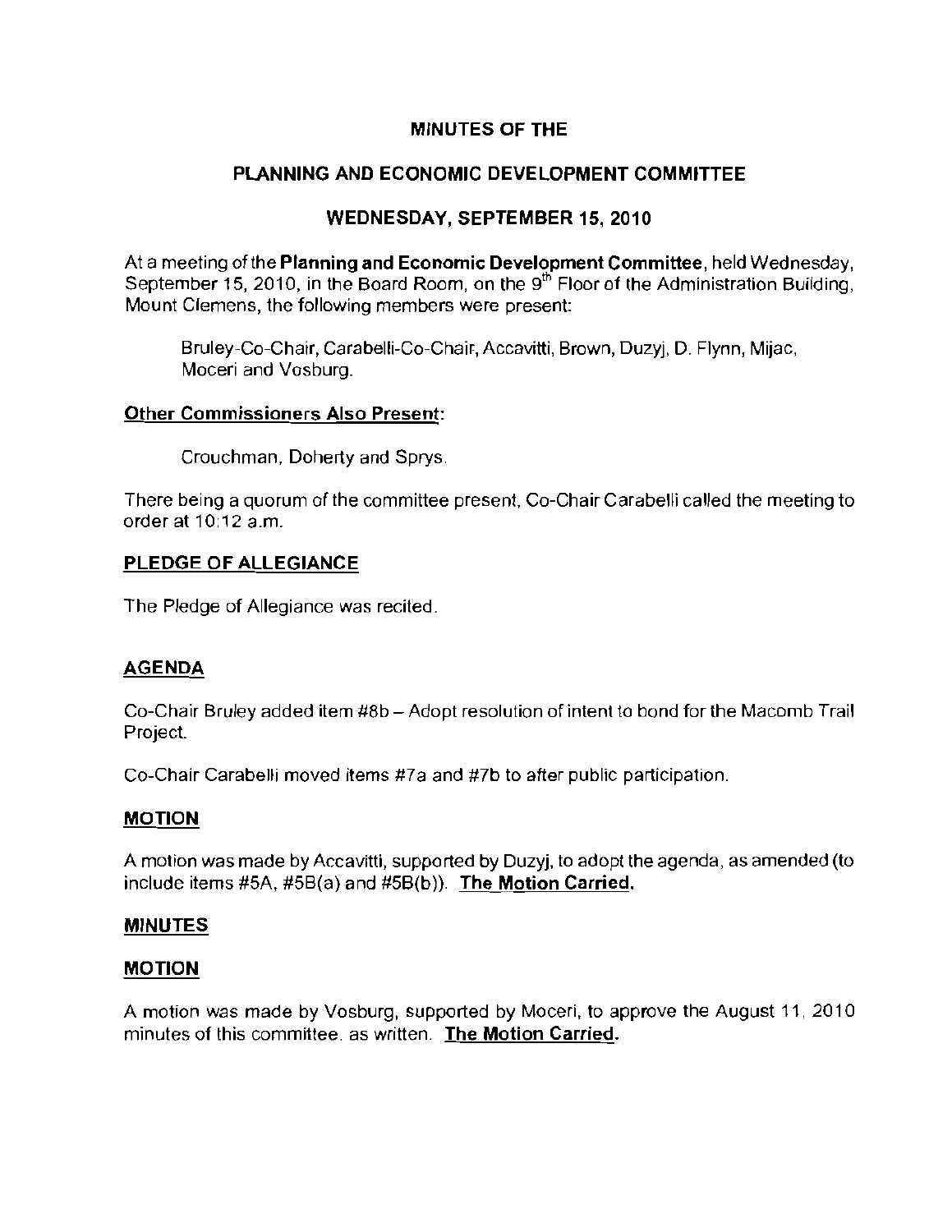## COMMUNITY DEVELOPMENT

a) Status Report on Neighborhood Stabilization Program

Mike Rozny gave a PowerPoint presentation that consisted of a one-page outline with the following captions: Summary, Total, Target Community Evaluation Redevelopment, and Budget vs. Actual.

### **MOTION**

A motion was made by Duzyj, supported by Moceri, to receive and file the status report on the Neighborhood Stabilization Program. The Motion Carried.

b) Status Report on Solid Ground

## MOTION

A motion was made by Vosburg, supported by Moceri, 10 receive and file the monthly report from Solid Ground. **The Motion Carried.** 

#### ADOPTION OF RESOLUTION

#### COMMITTEE RECOMMENDATION - MOTION

A MOTION WAS MADE BY D. FLYNN, SUPPORTED BY MOCERI, TO RECOMMEND THAT THE BOARD OF COMMISSIONERS ADOPT A RESOLUTION COMMENDING MEXICO ON THE CELEBRATION OF THEIR BICENTENNIAL (OFFERED BY BRULEY).

The following commissioners spoke: Vosburg and Bruley.

Co-Chair Carabelli called for a vote on the motion and THE MOTION CARRIED.

#### ENVIRONMENTAL

a) Authorize to Apply for Brownfield Assessment Grant of \$600,000

## COMMITTEE RECOMMENDATION - MOTION

A MOTION WAS MADE BY BROWN, SUPPORTED BY VOSBURG, TO RECOMMEND THAT THE BOARD OF COMMISSIONERS AUTHORIZE THE SUBMITTAL OF A \$600,000 E.P.A. ASSESSMENT GRANT APPLICATION. THE MOTION CARRIED.

b) Authorize to Apply for Brownfield Revolving Loan Grant of \$1 Million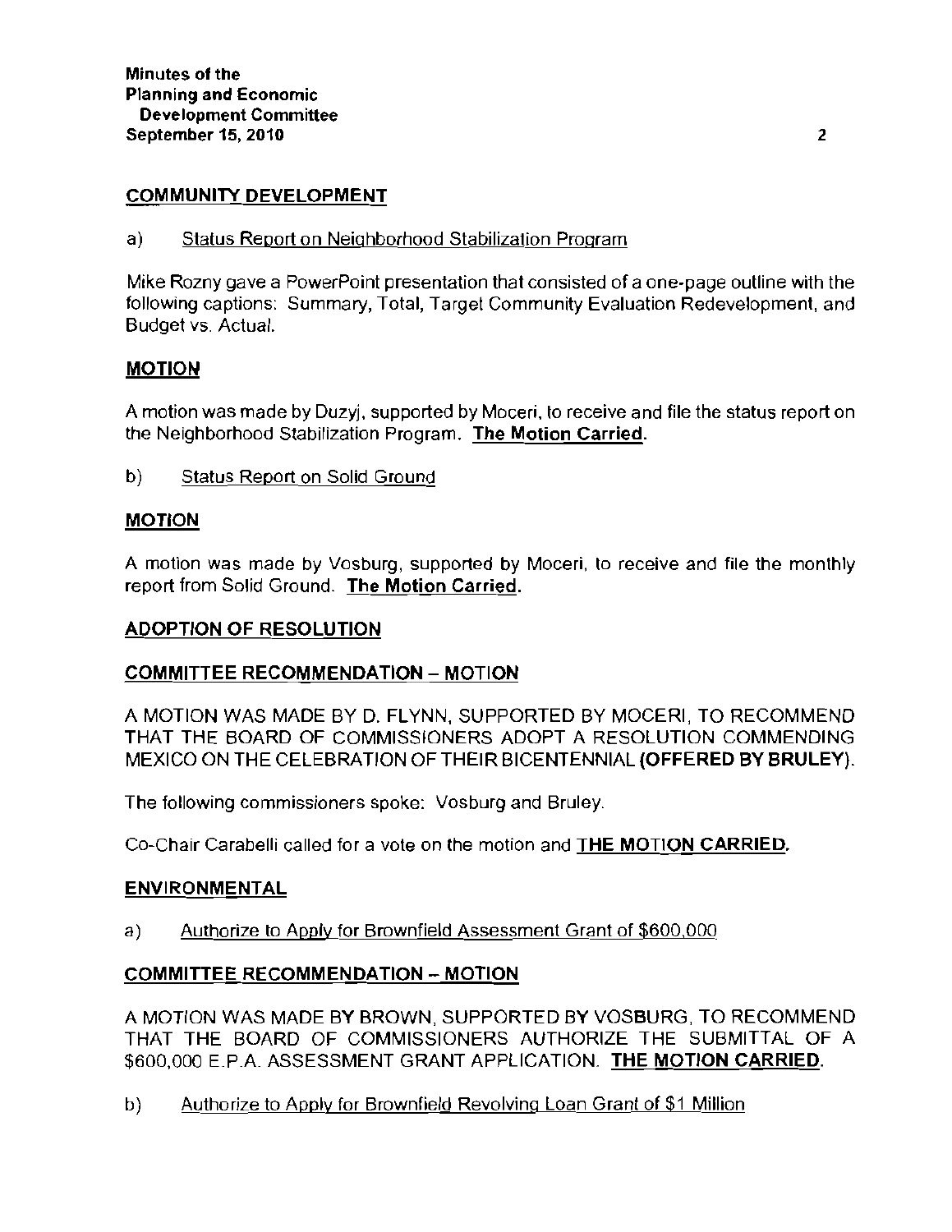### COMMITTEE RECOMMENDATION - MOTION

A MOTION WAS MADE BY BROWN, SUPPORTED BY DUZYJ, TO RECOMMEND THAT THE BOARD OF COMMISSIONERS AUTHORIZE THE SUBMITTAL OF A \$1 MILLION BROWNFIELD REVOLVING LOAN FUND GRANT. THE MOTION CARRIED.

### ECONOMIC DEVELOPMENT

a) Authorize to Enter into Interlocal Agreement with Clinton Township and Mount Clemens to Establish an EB-5 Regional Center

#### MOTION

A motion was made by Moceri, supported by Brown, to authorize to enter into an Interlocal Agreement with Mount Clemens and Clinton Township in order to establish a Macomb County EB-5 Regional Center and to authorize \$40,000 from the County's Contingency Fund for this purpose. Refer to the Budget Committee.

The following commissioners spoke: Vosburg, Bruley, Carabelli, Brown, Duzyj and D. Flynn.

Commissioner Duzyj noted an error on page 4 of the agreement in that the last sentence incorrectly states the Macomb Orchard Trail Center and it should state the Macomb County EB-5 Regional Center. Jill Smith said the correction would be made.

Co-Chair Carabelli called for a vote on the motion and The Motion Carried.

#### PLANNING

a) Update on County-wide Trail Plan

John Crumm gave an update on the status of trail projects.

#### MOTION

A motion was made by Accavitti, supported by Moceri, to receive and file the September 2010 update on the status of trail projects along the Macomb County 70 mile trail loop. The Motion Carried.

After the vote, the following commissioner spoke: Bruley.

b) Adopt Resolution of Intent to Bond for the Macomb Trail Project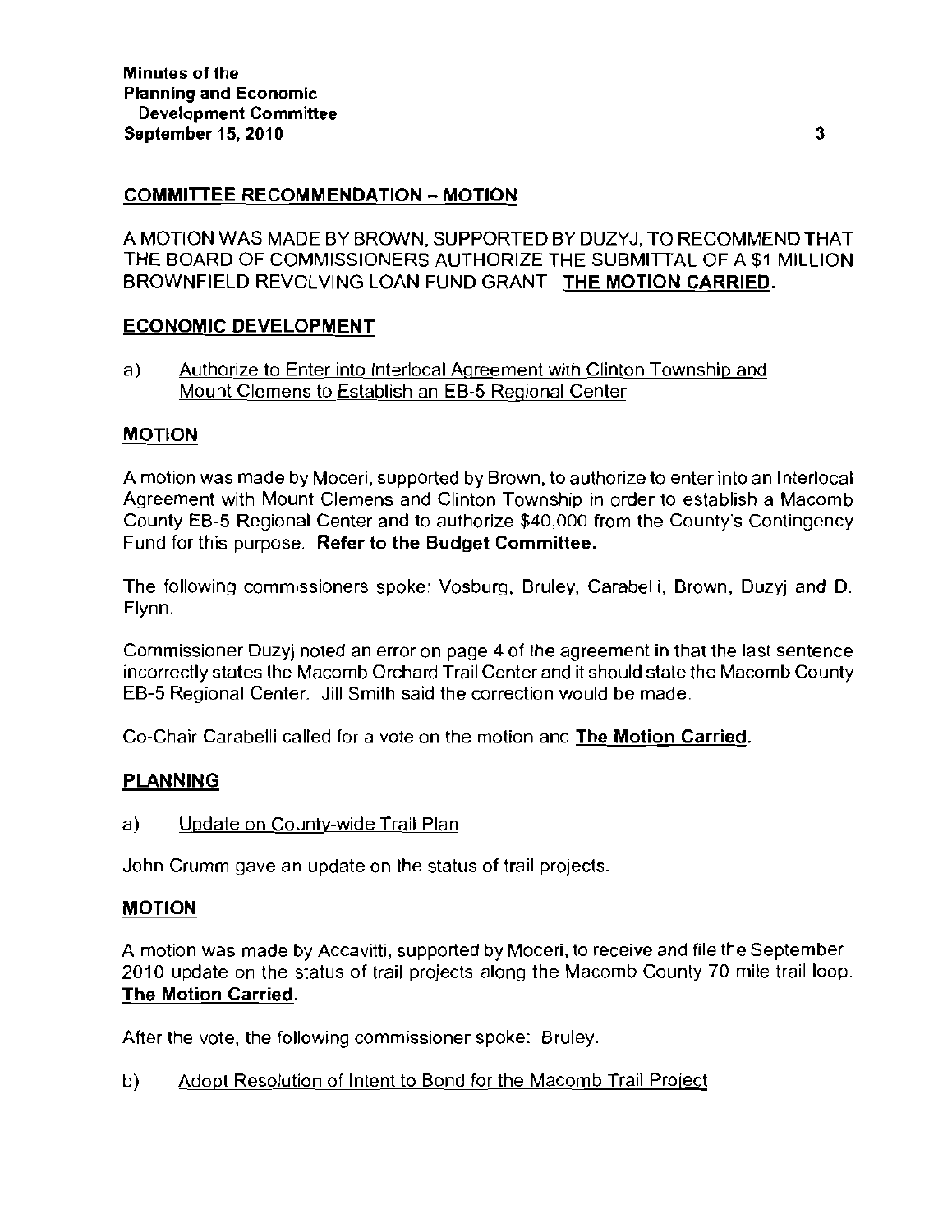Four handouts were distributed. Additionally, a framed poster board entitled, Macomb County Regional Trail Vision was displayed.

## MOTION

A motion was made by Moceri, supported by D. Flynn, to adopt the Resolution of Intent to Bond for the Macomb Trail Project. Forward to the Budget Committee.

The following commissioner spoke: Bruley.

John Axe from Axe & Ecklund, P.C. addressed Ihe committee.

The following commissioners spoke: Carabelli, Duzyj and Vosburg.

Gil Chang addressed the committee

The following commissioners spoke: Vosburg and Bruley.

Co-Chair Carabelli called for a vote on the motion and **The Motion Carried with Vosburg voting** "No."

#### ADMINISTRATIVE

a) Approve Planninq and Economic Development Department's 2011 Budget Submittal and Reduction Plan, as Outlined

#### MOTION

A motion was made by Moceri, supported by D. Flynn, to approve the Planning and Economic Development Department's 2011 budget submittal and reduction plan. Amount of reduction is \$118,171, as outlined. **Forward to the Budget Committee.** 

Sieve Cassin overviewed his proposal.

The following commissioner spoke: Vosburg.

Co-Chair Carabelli called for a vote on the motion and **The Motion Carried.** 

b) Rename the Planning and Economic Development Department to the Planning, Economic Development and Research Department and Transfer the Function and Personnel of the Macomb County Reference and Research Center to the Planning, Economic Development and Research Department